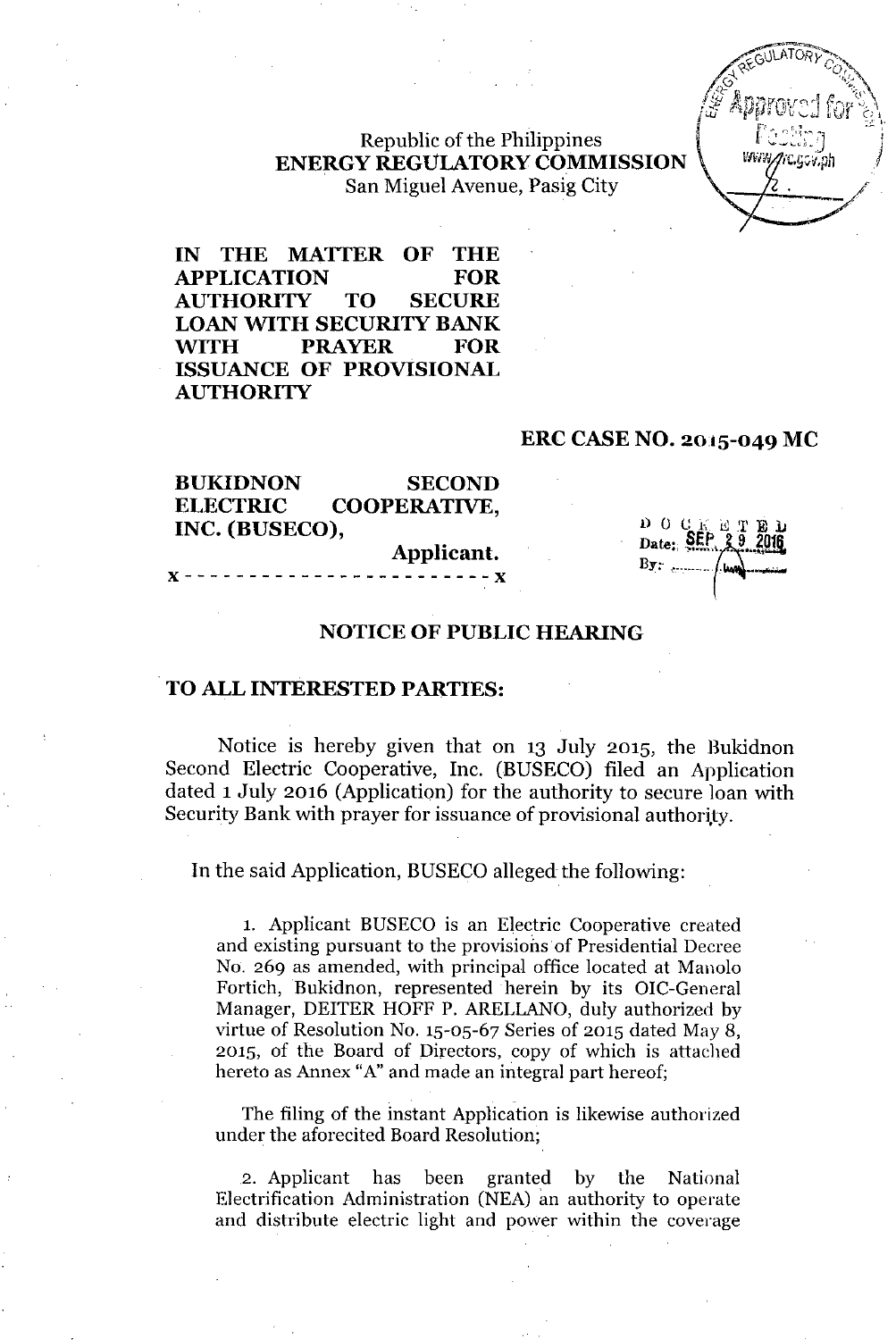## **ERC** Case No. 2015-049 MC Notice of Public Hearing/19 September 2016 **Page 2 Qf7 '** .',. ,

 $\cdot$ 

area comprising the City of Malaybalay and the Municipalities of Baungon, Malitbog, Libona, Manolo Fortich, Sumilao, Impasug-ong, Lantapan, Cabanglasan, Talakag, and Barangay Lilingayon, part of Valencia City;

3. That Applicant filed its Emergency CAPEX for the "Supply and Installation of 69/13.2 KV, 10 MVA Power Transformer" on July 13, 2015 and is now submitted for hearing and evaluation by the Honorable. Commission. Considering that the source of funds necessary for the implementation of the aforesaid Emergency CAPEX will be sourced from a private Bank, applicant needs an authority to secure loan pursuant to the Commission's guidelines;

4. That in compliance with the aforesaid guidelines, Applicant hereby submits its application for the grant of authority to secure loan with the afore-mentioned Bank, and in support thereof attached the following documents as required under the guidelines:

4.a. Copy of Audited Financial Statements including notes for test year 2014, and years 2013 and 2012 as Annexes "B", "B-1", and "B-2";

4.b. Letter of Approval from Security Bank as Annex **"e'"** ,

4.c. List of projects and/or items of equipment and their estimated cost as Annex "D";

4.d. Copy of the Loan Agreement as Annex "E";

4.e. Loan Amortization schedule as Annex "F";

4.f. Copy of Emergency CAPEX Application ERC Case No. 2015-131RCas Annex "G";

4.g. Detailed schedule of utilization (of Annual RFSC Utilization for the test year and the prior 2 years) as Annex "H",

4.h. Justification, study computation and benefits resulting from securing loans as Annex "I";

4.i. NEAloan profile 2013 to 2014 as Annex "J".

5. BUSECO reserves its right to submit other documents as may be required by this Honorable Commission in the course of the hearing;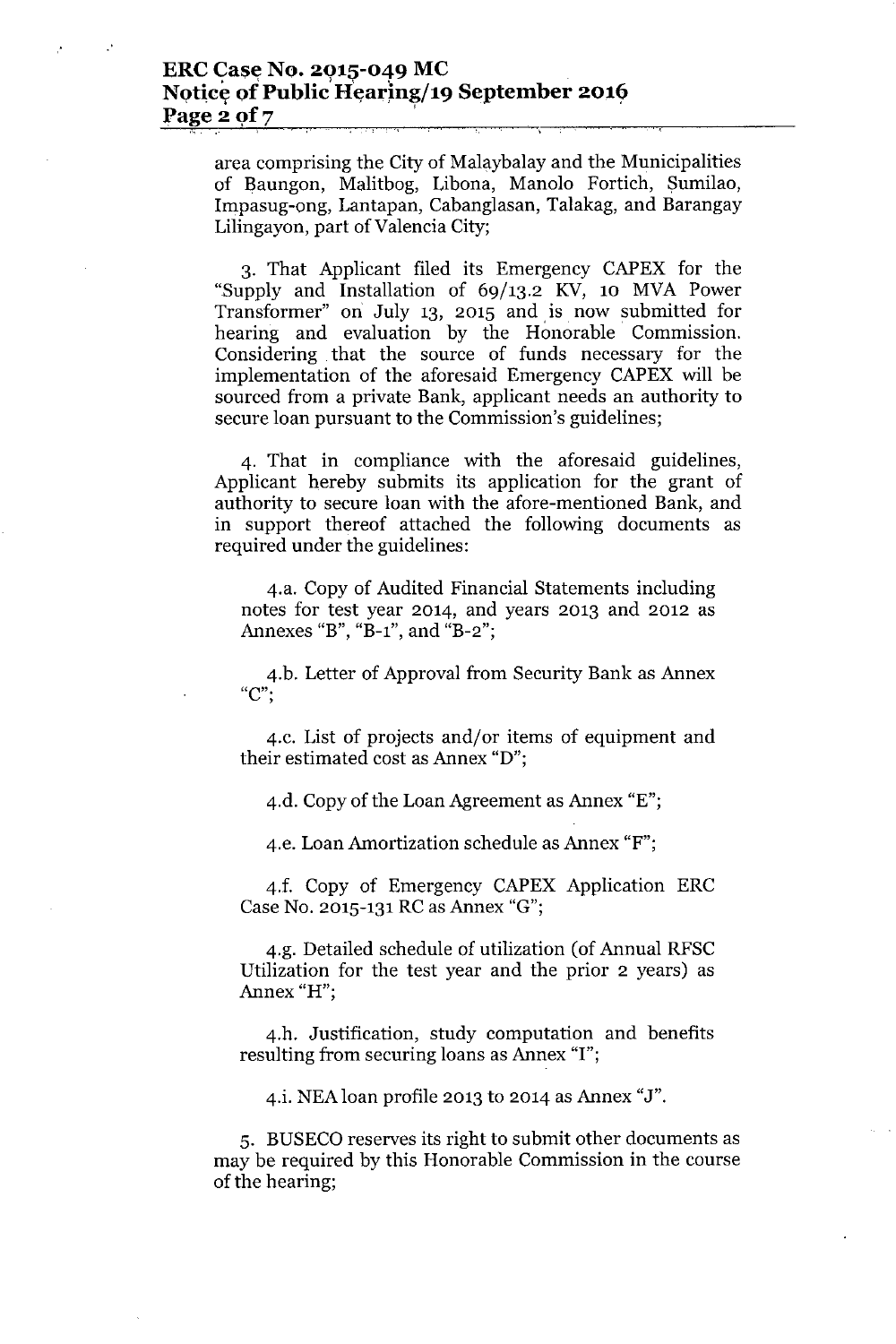# **ERC Case No. 2Q15-049 Me** Notice of Public Hearing/19 September 2016 **Page 3 of 7**

V

| <b>Project Title</b><br>Project<br>Description                       | Supply and Installation of<br>69/13.2 KV, 10 MVA Power<br>Transformer<br>The project is the acquisition<br>and installation of a brand new<br>10 MVA power transformer and<br>its corresponding supply at<br>Lunocan Substation.                                                                                                                                                                                                                                                                                               |
|----------------------------------------------------------------------|--------------------------------------------------------------------------------------------------------------------------------------------------------------------------------------------------------------------------------------------------------------------------------------------------------------------------------------------------------------------------------------------------------------------------------------------------------------------------------------------------------------------------------|
| <b>Justification</b><br>and Benefits<br>be<br>to<br><b>Delivered</b> | The removal of the rented 5<br>MVA (New Korea) will reduce<br>the capacity requirement of the<br>Substation<br>Lunocan<br>and<br>thereby requires immediate<br>replacement. With the project<br>completed, Lunocan Substation<br>will soon regain the capacity to<br>supply enough electricity.<br>As part also of the long term<br>plan of BUSECO,<br>the<br>installation of brand new 10<br>MVA transformer is enough to<br>support the growing demand of<br>Lunocan S/S and could hold for<br>10 years without overloading. |
| <b>Actual</b><br><b>Project Cost</b>                                 | Php 25,888,000.00                                                                                                                                                                                                                                                                                                                                                                                                                                                                                                              |
| Project<br>Schedule                                                  | Year 2015                                                                                                                                                                                                                                                                                                                                                                                                                                                                                                                      |

6. Applicant's Emergency Capital Projects to be financed is as follow, to wit:

7. That the above project/s, due to its emergency and urgent nature has been implemented sometime on 4th week of June 2015 the immediate completion and operation of which is necessary in order to prevent decadence in Applicant's electric services to the prejudice of its consumers-members;

8. The financing sought by the Applicant will bring forth the following impact on its rate, to wit:

 $\epsilon_{\mu\nu}$  $\sim 10^{-1}$  k  $\sim 10^6$ 「七分  $\mathcal{L}_{\text{max}} = \epsilon$ 

 $\frac{1}{2} \frac{1}{2} \frac{1}{2} \frac{1}{2} \frac{1}{2}$ 

 $\mathcal{L}^{\mathcal{L}}$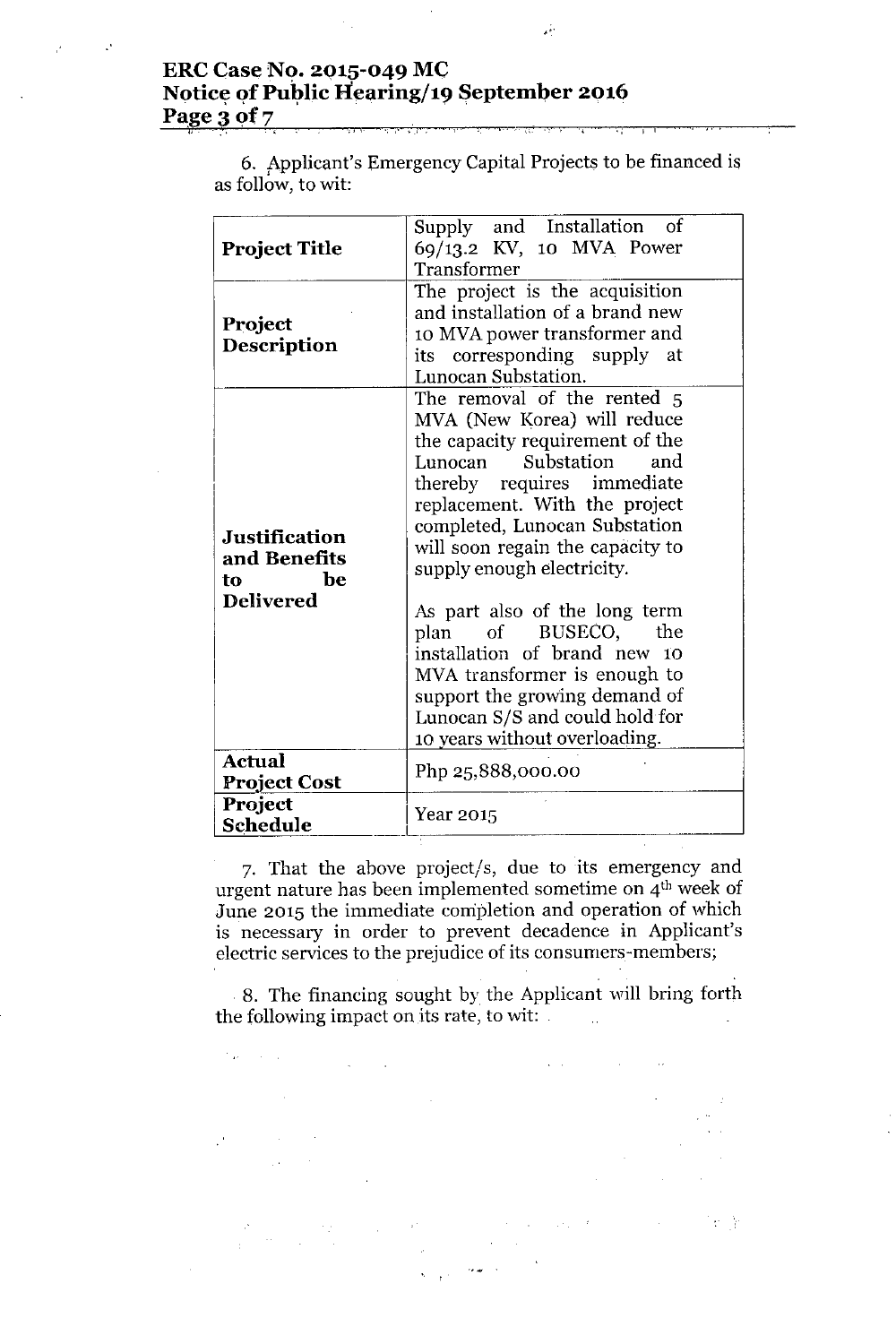# **Indicative Rate Impact**

|                                                    | $\begin{array}{c c} \textbf{2014} & \textbf{321} \end{array}$ | 2015           | 2016              | $\approx 2017$    | $2018 -$           |                     | 한도로 그림<br>TÖTAL<br>a kiraayik |
|----------------------------------------------------|---------------------------------------------------------------|----------------|-------------------|-------------------|--------------------|---------------------|-------------------------------|
| Forecasted energy sales, kWh                       | 124.365.644.67                                                | 129,340,270.46 | 134, 314, 896, 24 | 139,289,522.03    | 144.264.147.82     | 149.238.773.60      | 820.813.254.82                |
| Cash balance beginning, PhP,<br>excess/(shortfall) | 55,107,114.33                                                 | 44.974.115.95  | 13.828.118.87     | (38,087,381.18)   | (75, 138, 392.24)  | (107, 586, 076, 45) | (106.902, 500.71)             |
| <b>CASH INFLOWS</b>                                |                                                               |                |                   |                   |                    |                     |                               |
| current year collection<br>@PhP0.4004/kWh          | 109,924,188.19                                                | 98,793,978.78  | 102.593.747.20    | 106.393.515.61    | 110,193,284.03     | 113.993.052.44      | 641,891,766.25                |
| 50% of income on leased<br>properties              | 339,903.79                                                    | 339,903.79     | 339.903.79        | 339,903.79        | 339,903.79         | 339,903.79          | 2.039,422.71                  |
| loan proceeds from financial<br>institutions, PhP  |                                                               | 496,743,483.87 | 54.043.277.23     |                   |                    |                     | 550,786,761.10                |
| Total Cash Inflows, PhP                            | 110.264.091.98                                                | 595,877,366.44 | 156.976.928.21    | 106.733.419.40    | 110,533,187.81     | 114,332,956.23      | 1.194.717.950.06              |
| Available cash for disbursement                    | 165.371.206.31                                                | 640.851.482.39 | 170,805,047.08    | 68.646.038.22     | 35,394,795.58      | 6,746,879.78        | 1,087,815,449.35              |
| <b>CASH OUTFLOWS</b>                               |                                                               |                |                   |                   |                    |                     |                               |
| CAPEX requirement including<br>emergency capex     | 65,642,794.04                                                 | 467,928,643.31 | 54.043.277.23     |                   |                    |                     | 587,614,714.58                |
| Rural electrification projects                     |                                                               |                |                   |                   |                    |                     |                               |
| new amortization (new CAPEX),<br><b>PhP</b>        |                                                               | 68.903.961.33  | 73,377,642.96     | 63,236,268.57     | 63,236,268.57      | 63.236.268.57       | 331,990,410.01                |
| amortization of approved<br>CAPEX, PhP             | 54,754,296,32                                                 | 87.220,774.88  | 81,471,508.07     | 80,548,161.88     | 79,744,603.45      | 76,249.455.19       | 459,988,799.79                |
| ERC Permit Fee, PhP                                |                                                               | 2.969.983.99   |                   |                   |                    |                     | 2.969.983.99                  |
| Total Cash Outflows, PhP                           | 120,397,090.36                                                | 627,023,363.52 | 208.892,428.26    | 143,784,430.46    | 142,980,872.02     | 139.485,723.76      | 1,382,563,908.37              |
| Cash balance ending, PhP,<br>excess/(shortfall)    | 44,974,115.95                                                 | 13,828.118.87  | (38,087,381.18)   | (75, 138, 392.24) | (107, 586, 076.45) | (132, 738, 843.98)  | (294,748,459.03)              |
| Excess/(shortfall) on RFSC, PhP/kWh                | 0.3616                                                        | 0.1069         | (0.2836)          | (0.5394)          | (0.7458)           | (0.8894)            | $\frac{1}{2}$ (0.3591).       |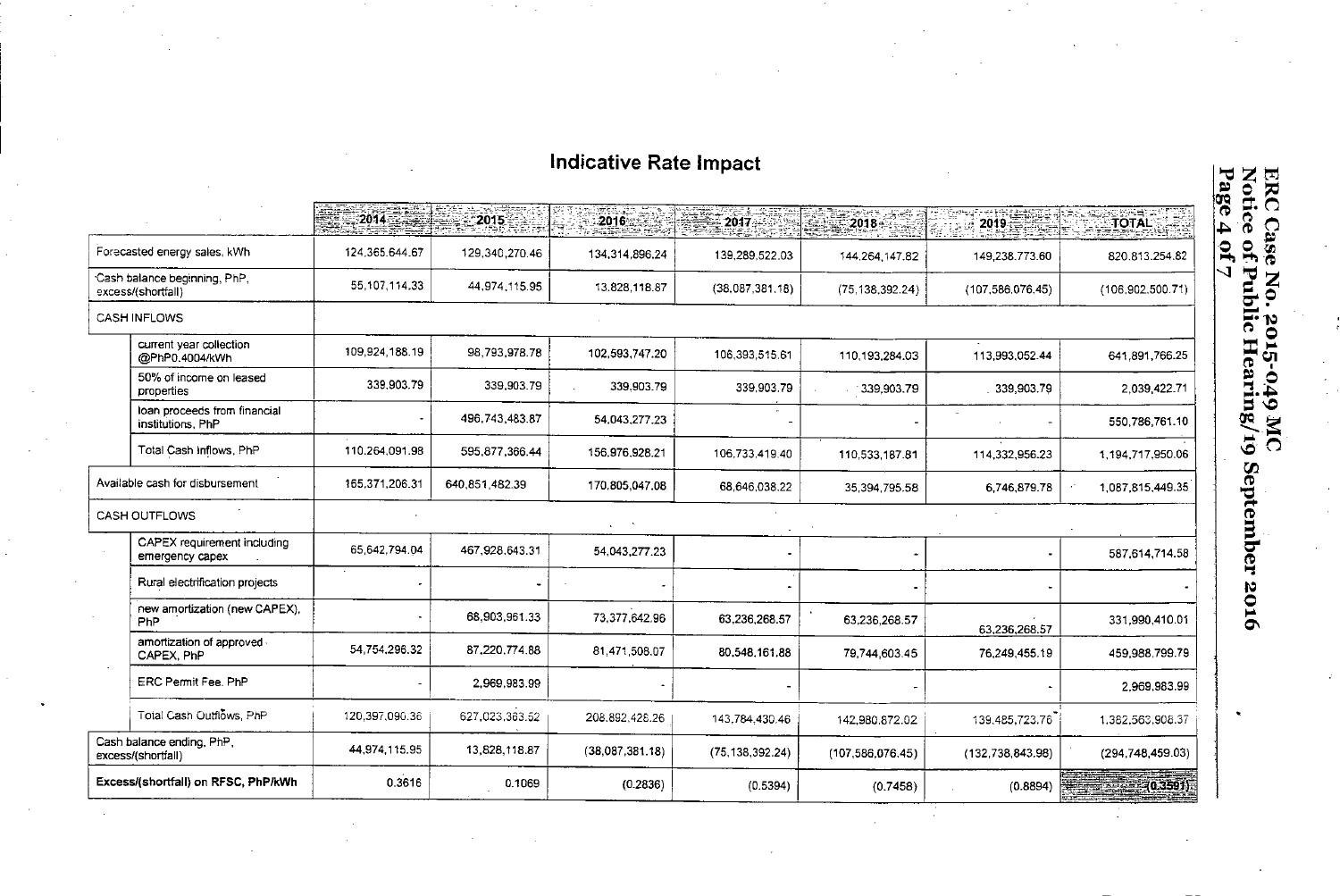## **ERC** Case No. 2015-049 MC Notice of Public Hearing/19 September 2016 **Page** 5 of 7

, '.e\ I. , • I ' , '" ;<' ," , " .- , ,. ~ • '. , •

9. The Applicant's debt equity ratio is  $1.62$  while its quick index ratio is 1.45 to 1 determined as of March 30, 2015, details of which is attached hereto as Annex "K";

#### **APPLICATION FQR PROVISIONAL AUTHORITY**

10.That, Applicant reiterates and incorporate the foregoing allegations in support of its application for issuance of provisional authority and further allege:

10.1.That the present facilities and equipment at the Lunocan substation of the Applicant are found to be inadequate to meet the current increase in power demand, and overloading thereon is already perceived the continuance of which will result to severe damage of the system, eventually resulting to power interruptions and decline in power reliability. The lease contract with MORESCO of the 5 mva power transformer which is currently used is due to expire on March 31, 2015. The need for immediate improvement by providing additional or new facilities is the only solution to prevent an imminent decline in Applicant's power service; and such urgent need/remedy is imperative and should necessarily be implemented;

10.2. Considering the length of time to resolve the instant Application, it being not the only application to be resolved by the Commission, it is only appropriate, justifiable and reasonable that a provisional authority to immediately secure the needed financing be granted;

10.3. The provisional authority that may be issued by the Honorable Commission will provide Applicant the opportunity to draw the corresponding amounts from Security Bank, thus, its obligation to the supplier Emergency CAPEX Projects which is ongoing implementation can be fairly met and not be unduly compromised.

## **COMPLIANCE WITH PRE-FILING REQUIREMENTS**

11. In compliance with Section 2, Rule 6 of the ERC Rules of Practice and Procedure, copies of this Application together with all its annexes and accompanying documents had been furnished by Applicant the Legislative Body of the Municipality of Manolo Fortich, Bukidnon where Applicant principally operates;

12.As proof of compliance of the service of the copies of the Application together with all its annexes and accompanying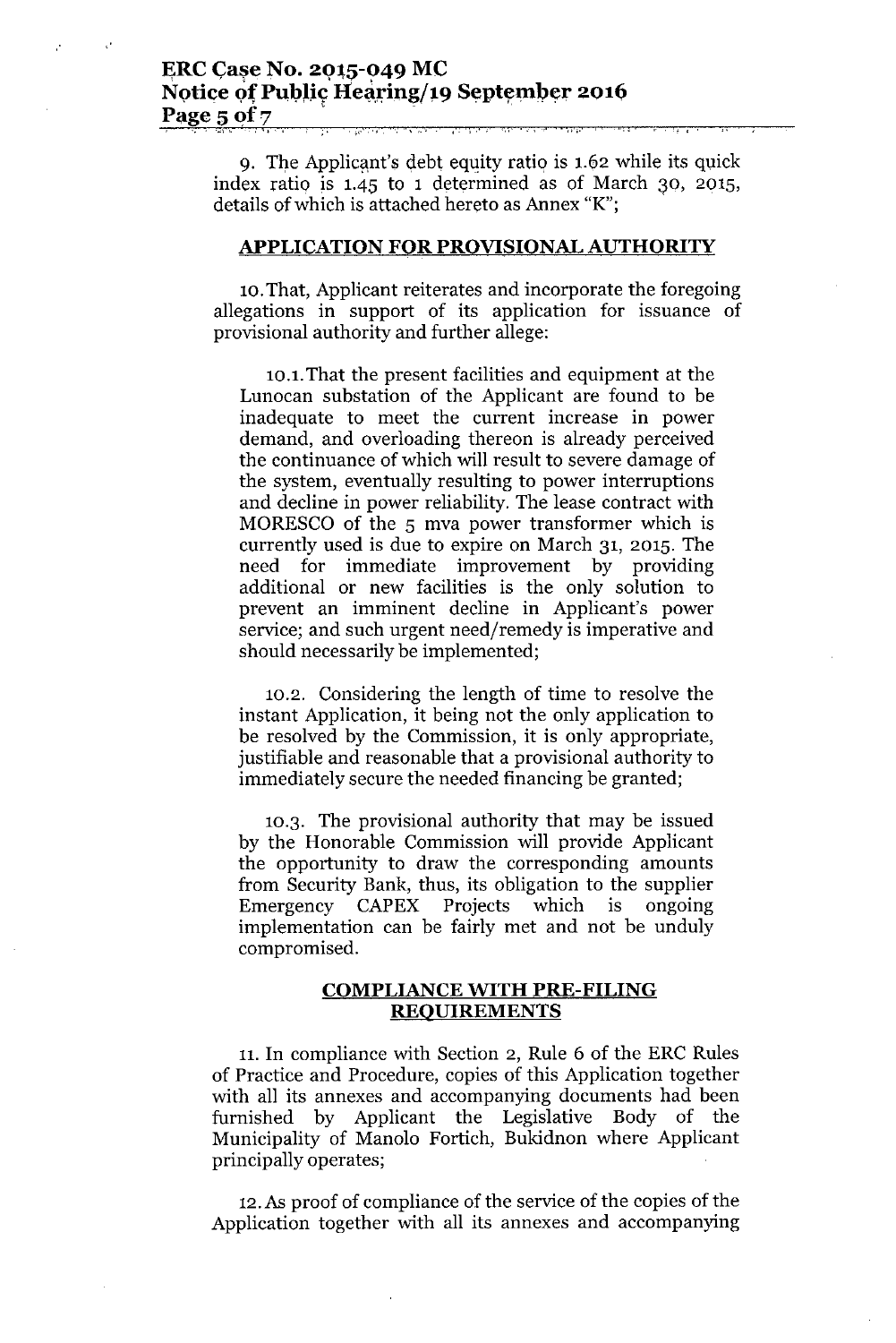,. ;", .'.: I" ., '.

V,

documents is the stamped "RECEIVED" on the first page of the Application, evidencing its receipt by the said legislative body as Annex "L";

13. Prior to the filing of this Application, a pre-filing conference with the concerned staff of the Commission was conducted pursuant to Section 4 of Rule 6, and for purposes of determining completeness of the supporting documents attached to the Application.

## **PRAYER**

**WHEREFORE,**premises considered, it is respectfully prayed of this honorable Commission that after due hearing:

1. The herein Application for authority to secure loan be APPROVED.

2. A Provisional Authority allowing Applicant to draw amounts from Security Bank be issued pending hearing and consideration of the Application.

3. To allow Applicant to include in its billing and pass on to the consumers the cost/amounts of its Emergency CAPEX Projects incurred in its implementation as may be approved and set by the Commission.

Other reliefs just and equitable under the premises are likewise prayed for.

The Commission has set the Application for determination of compliance with the jurisdictional requirements, Expository Presentation, Pre-trial Conference, and presentation of evidence on **28 October 2016 (Friday) at ten o'clock in the morning (10:00 A.M.) at the ERC Hearing Room, 15thFloor, Pacific Center Building, San Miguel Avenue, Pasig City.**

All persons who have an interest in the subject matter of the proceeding may become a party by filing, at least five (5) days prior to the initial hearing and subject to the requirements in the *ERG's Rules of Practice and Procedure,* a verified petition with the Commission giving the docket number and title of the proceeding and stating: (1) the petitioner's name and address; (2) the. nature of petitioner's interest in the subject matter of the proceeding, and the way and manner in which such interest is affected by the issues involved in the proceeding; and (3) a statement of the relief desired.